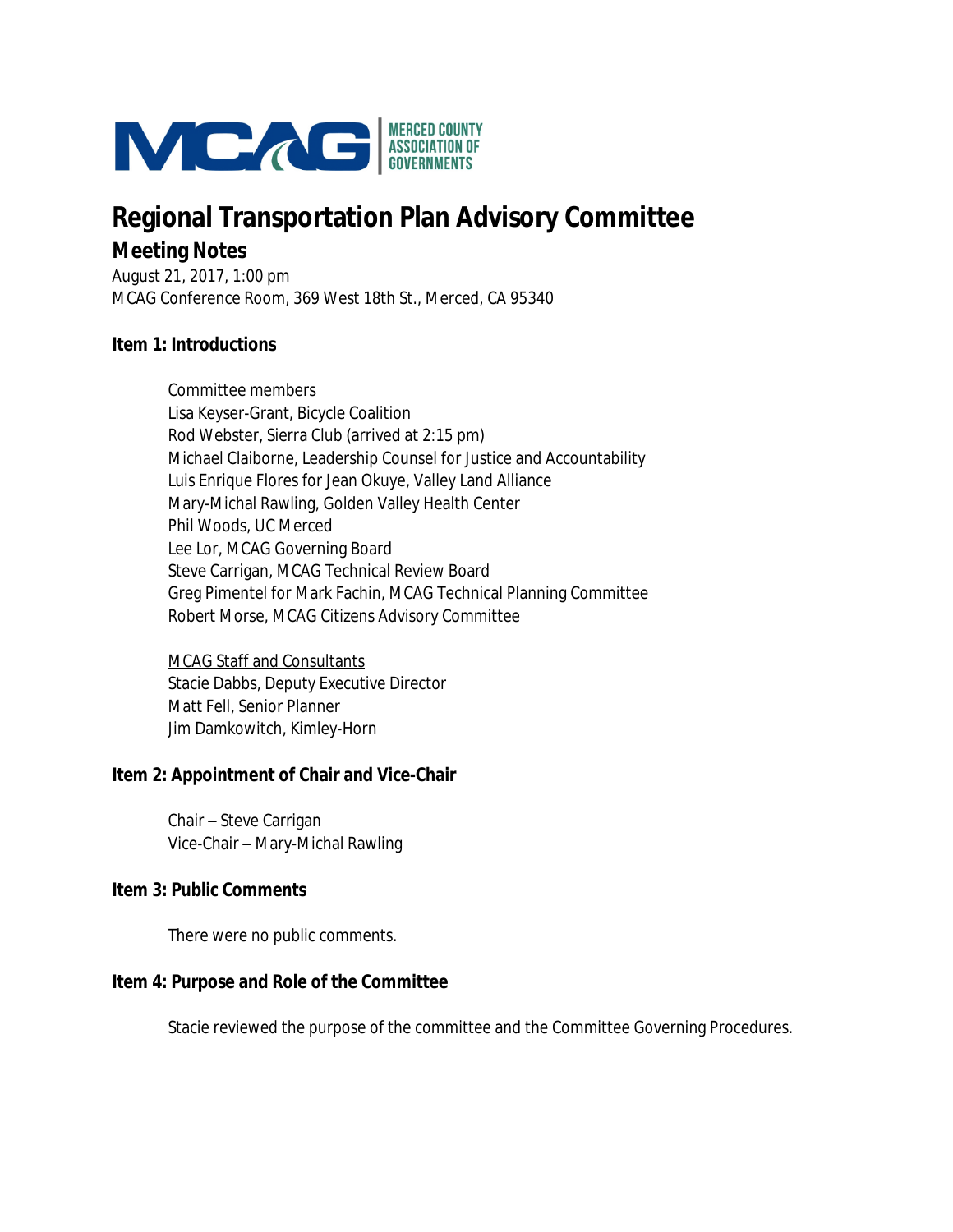## **Item 5: RTP Overview and Timeline**

Jim provided an overview of the RTP purpose, process, and requirements.

Matt discussed the timeline for the 2018 Regional Transportation Plan:

- July 2017 public workshops round 1 (visioning and education)
- August-September outreach continues, and technical work
- $\bullet$  October public workshops round 2 (scenarios)
- November select preferred scenario for EIR
- February 2018 release draft documents for public review and comment
- March-April 2018 outreach round 3, open houses, hearings
- June 2018 Board may consider adoption

Q: what type of CEQA document is being done? A: program-level.

Q: what is the timeline for state and federal approval? A: federal approves the air quality conformity, by Dec. 2018, state (Air Resources Board) reviews the SCS, could occur by Fall 2018.

### **Item 6: Outreach Overview**

Jim provided an overview of the outreach so far. 4 workshops have been held, in Livingston, Los Banos, and Merced, and were fairly well attended. A virtual workshop and survey are available on the webite [\(www.mercedregionalvision.com\)](http://www.mercedregionalvision.com). Please help us get the word out so we can get a lot more survey responses.

Q: will the results be made available? A: yes, all results will be made available. Q: for round 2 workshops, will you present pictures of what the scenarios might look like? A: yes, we will try to make it fit this area, not like more highly-populated and denser areas. Comment: there should have an aggressive option

# **Item 7: Greenhouse Gas Reduction Target Update**

Matt stated that the state Air Resources Board is updating the GHG target and is expected to adopt it in October 2017. ARB staff is proposing a more aggressive target than our previous.

# **Item 8: Forecast – Population, Housing, Employment**

Matt and Jim gave an overview of the forecasts and how they will be used in the scenario modeling.

Q: school enrollment is declining, is that accounted for? A: the forecast generally projects enrollment will increase in the long-run, along with population growth